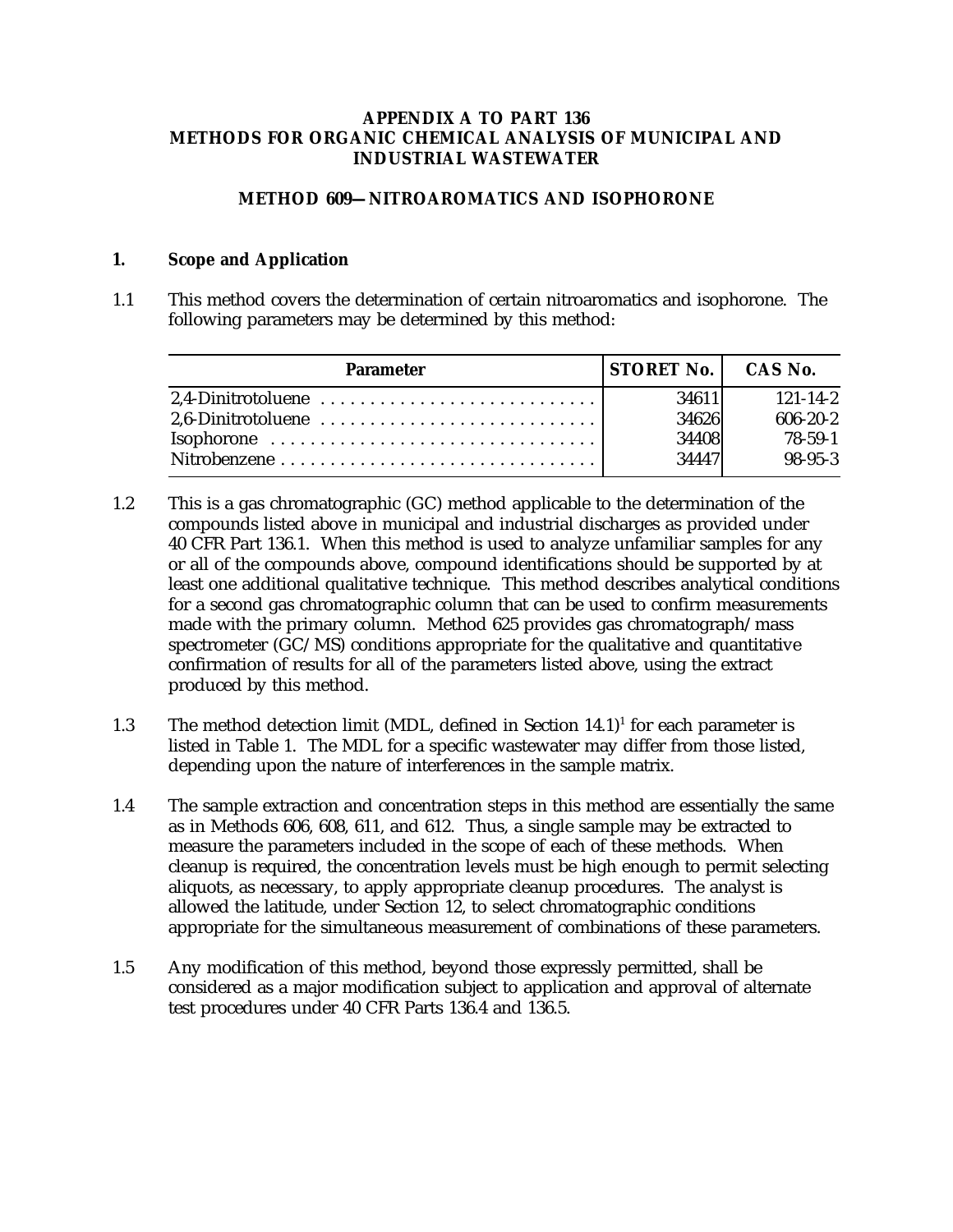1.6 This method is restricted to use by or under the supervision of analysts experienced in the use of a gas chromatograph and in the interpretation of gas chromatograms. Each analyst must demonstrate the ability to generate acceptable results with this method using the procedure described in Section 8.2.

# **2. Summary of Method**

- 2.1 A measured volume of sample, approximately 1 L, is extracted with methylene chloride using a separatory funnel. The methylene chloride extract is dried and exchanged to hexane during concentration to a volume of 10 mL or less. Isophorone and nitrobenzene are measured by flame ionization detector gas chromatography (FIDGC). The dinitrotoluenes are measured by electron capture detector gas chromatography (ECDGC).<sup>2</sup>
- 2.2 The method provides a Florisil column cleanup procedure to aid in the elimination of interferences that may be encountered.

# **3. Interferences**

- 3.1 Method interferences may be caused by contaminants in solvents, reagents, glassware, and other sample processing hardware that lead to discrete artifacts and/or elevated baseliles in gas chromatograms. All of these materials must be routinely demonstrated to be free from interferences under the conditions of the analysis by running laboratory reagent blanks as described in Section 8.1.3.
	- 3.1.1 Glassware must be scrupulously cleaned.<sup>3</sup> Clean all glassware as soon as possible after use by rinsing with the last solvent used in it. Solvent rinsing should be followed by detergent washing with hot water, and rinses with tap water and distilled water. The glassware should then be drained dry, and heated in a muffle furnace at 400°C for 15-30 minutes. Some thermally stable materials, such as PCBs, may not be eliminated by this treatment. Solvent rinses with acetone and pesticide quality hexane may be substituted for the muffle furnace heating. Thorough rinsing with such solvents usually eliminates PCB interference. Volumetric ware should not be heated in a muffle furnace. After drying and cooling, glassware should be sealed and stored in a clean environment to prevent any accumulation of dust or other contaminants. Store inverted or capped with aluminum foil.
	- 3.1.2 The use of high purity reagents and solvents helps to minimize interference problems. Purification of solvents by distillation in all-glass systems may be required.
- 3.2 Matrix interferences may be caused by contaminants that are co-extracted from the sample. The extent of matrix interferences will vary considerably from source to source, depending upon the nature and diversity of the industrial complex or municipality being sampled. The cleanup procedure in Section 11 can be used to overcome many of these interferences, but unique samples may require additional cleanup approaches to achieve the MDL listed in Table 1.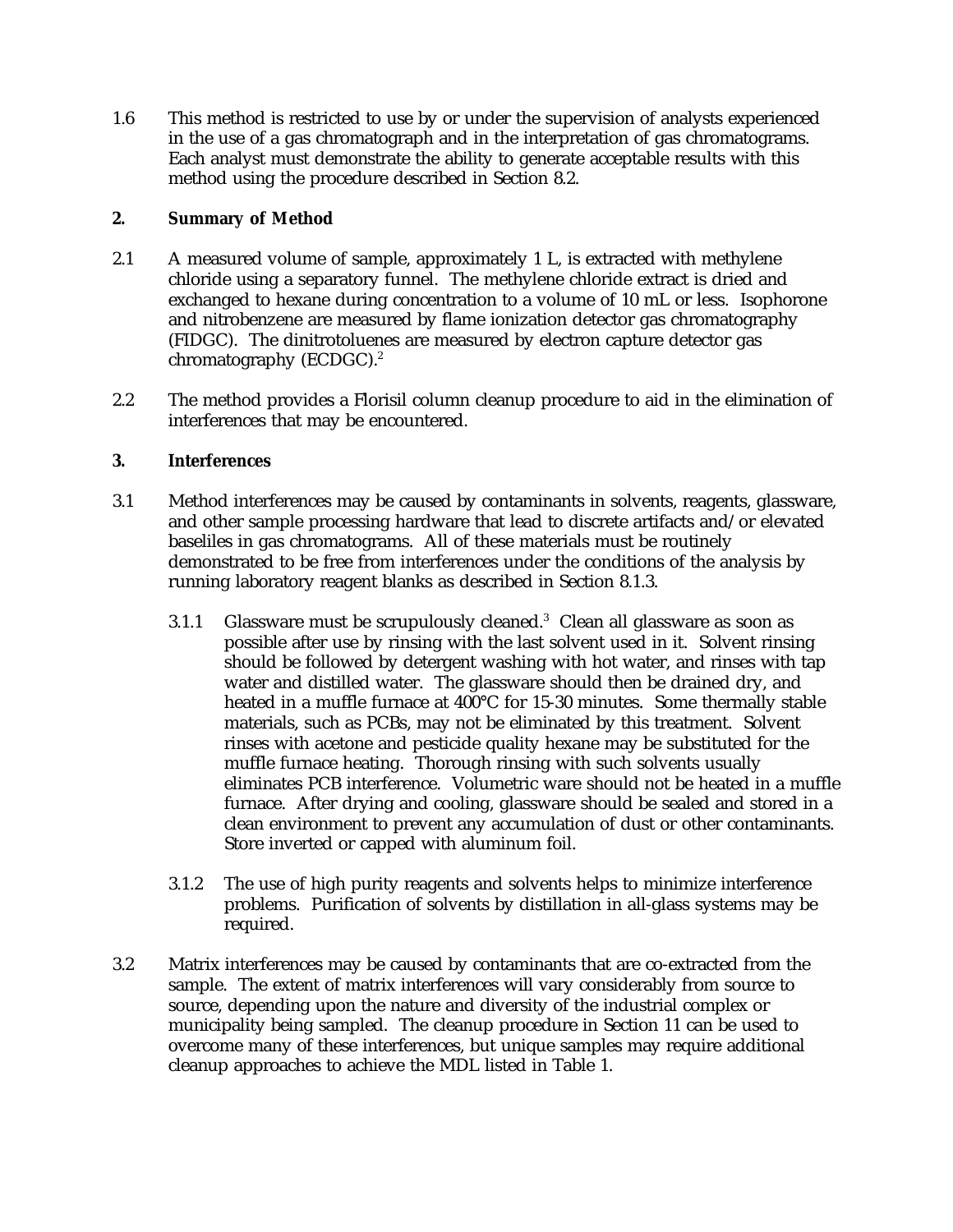# **4. Safety**

4.1 The toxicity or carcinogenicity of each reagent used in this method has not been precisely defined; however, each chemical compound should be treated as a potential health hazard. From this viewpoint, exposure to these chemicals must be reduced to the lowest possible level by whatever means available. The laboratory is responsible for maintaining a current awareness file of OSHA regulations regarding the safe handling of the chemicals specified in this method. A reference file of material data handling sheets should also be made available to all personnel involved in the chemical analysis. Additional references to laboratory safety are available and have been identified<sup> $4-6$ </sup> for the information of the analyst.

# **5. Apparatus and Materials**

- 5.1 Sampling equipment, for discrete or composite sampling.
	- 5.1.1 Grab sample bottle—1 L or 1 qt, amber glass, fitted with a screw cap lined with Teflon. Foil may be substituted for Teflon if the sample is not corrosive. If amber bottles are not available, protect samples from light. The bottle and cap liner must be washed, rinsed with acetone or methylene chloride, and dried before use to minimize contamination.
	- 5.1.2 Automatic sampler (optional)—The sampler must incorporate glass sample containers for the collection of a minimum of 250 mL of sample. Sample containers must be kept refrigerated at 4°C and protected from light during compositing. If the sampler uses a peristaltic pump, a minimum length of compressible silicone rubber tubing may be used. Before use, however, the compressible tubing should be thoroughly rinsed with methanol, followed by repeated rinsings with distilled water to minimize the potential for contamination of the sample. An integrating flow meter is required to collect flow proportional composites.
- 5.2 Glassware (All specifications are suggested. Catalog numbers are included for illustration only.)
	- 5.2.1 Separatory funnel—2 L, with Teflon stopcock.
	- 5.2.2 Drying column—Chromatographic column, approximately 400 mm long x 19 mm ID, with coarse frit filter disc.
	- 5.2.3 Chromatographic column—100 mm long x 10 mm ID, with Teflon stopcock.
	- 5.2.4 Concentrator tube, Kuderna-Danish—10 mL, graduated (Kontes K-570050-1025 or equivalent). Calibration must be checked at the volumes employed in the test. Ground glass stopper is used to prevent evaporation of extracts.
	- 5.2.5 Evaporative flask, Kuderna-Danish—500 mL (Kontes K-570001-0500 or equivalent). Attach to concentrator tube with springs.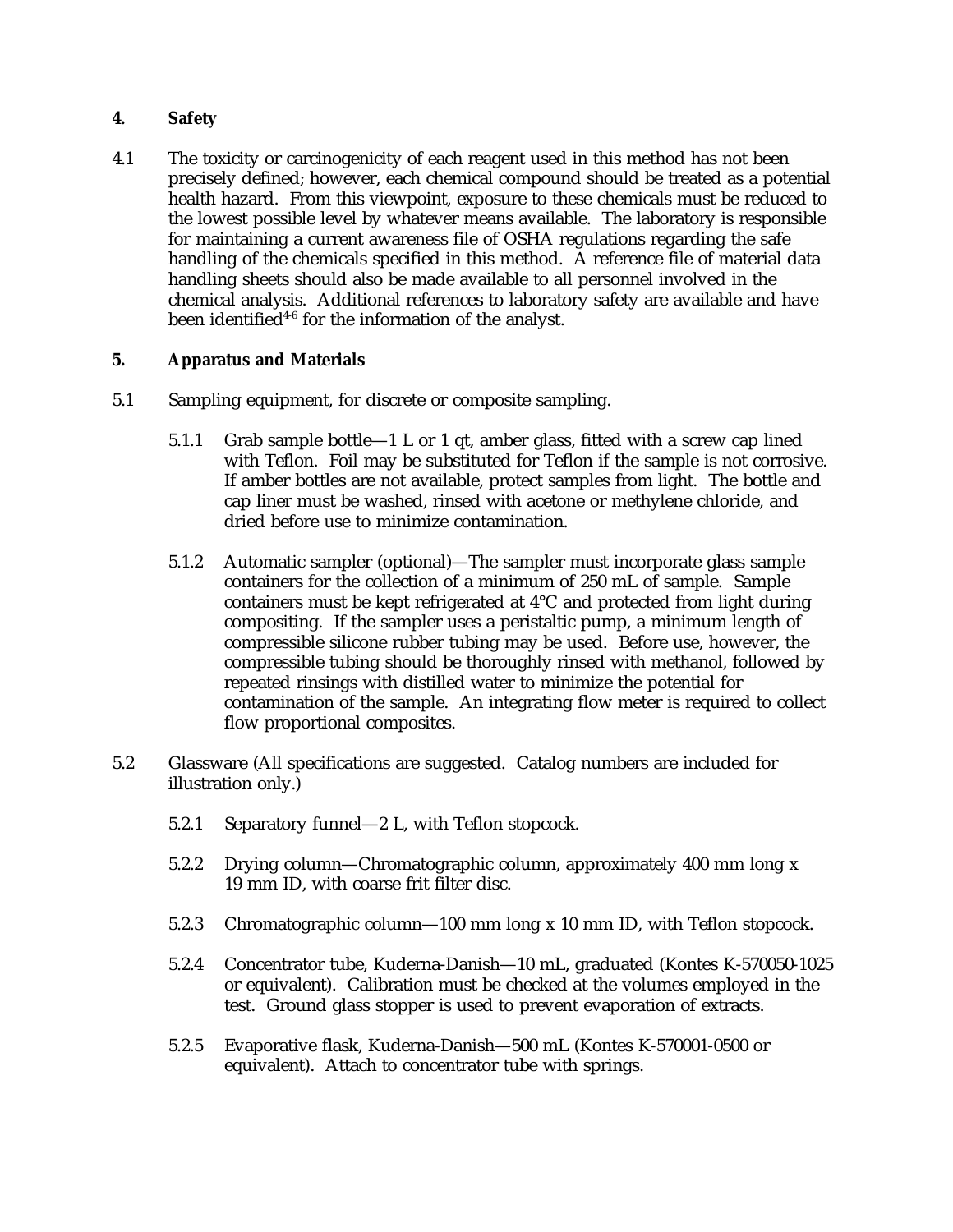- 5.2.6 Snyder column, Kuderna-Danish—Three-ball macro (Kontes K-503000-0121 or equivalent).
- 5.2.7 Snyder column, Kuderna-Danish—Two-ball micro (Kontes K-569001-0219 or equivalent).
- 5.2.8 Vials—10-15 mL, amber glass, with Teflon-lined screw cap.
- 5.3 Boiling chips—Approximately 10/40 mesh. Heat to 400°C for 30 minutes or Soxhlet extract with methylene chloride.
- 5.4 Water bath—Heated, with concentric ring cover, capable of temperature control  $(\pm 2^{\circ}C)$ . The bath should be used in a hood.
- 5.5 Balance—Analytical, capable of accurately weighing 0.0001 g.
- 5.6 Gas chromatograph—An analytical system complete with gas chromatograph suitable for on-column injection and all required accessories including syringes, analytical columns, gases, detector, and strip-chart recorder. A data system is recommended for measuring peak areas.
	- 5.6.1 Column 1—1.2 m long x 2 or 4 mm ID glass, packed with 1.95% QF-1/1.5% OV-17 on Gas-Chrom Q (80/100 mesh) or equivalent. This column was used to develop the method performance statements given in Section 14. Guidelines for the use of alternate column packings are provided in Section 12.1.
	- 5.6.2 Column 2—3.0 m long x 2 or 4 mm ID glass, packed with 3% OV-101 on Gas-Chrom Q (80/100 mesh) or equivalent.
	- 5.6.3 Detectors—Flame ionization and electron capture detectors. The flame ionization detector (FID) is used when determining isophorone and nitrobenzene. The electron capture detector (ECD) is used when determining the dinitrotoluenes. Both detectors have proven effective in the analysis of wastewaters and were used in develop the method performance statements in Section 14. Guidelines for the use to alternate detectors are provided in Section 12.1.

## **6. Reagents**

- 6.1 Reagent water—Reagent water is defined as a water in which an interferent is not observed at the MDL of the parameters of interest.
- 6.2 Sodium hydroxide solution (10 N)—Dissolve 40 g of NaOH (ACS) in reagent water and dilute to 100 mL.
- 6.3 Sulfuric acid  $(1+1)$ —Slowly, add 50 mL of  $H_2SO_4$  (ACS, sp. gr. 1.84) to 50 mL of reagent water.
- 6.4 Acetone, hexane, methanol, methylene chloride—Pesticide quality or equivalent.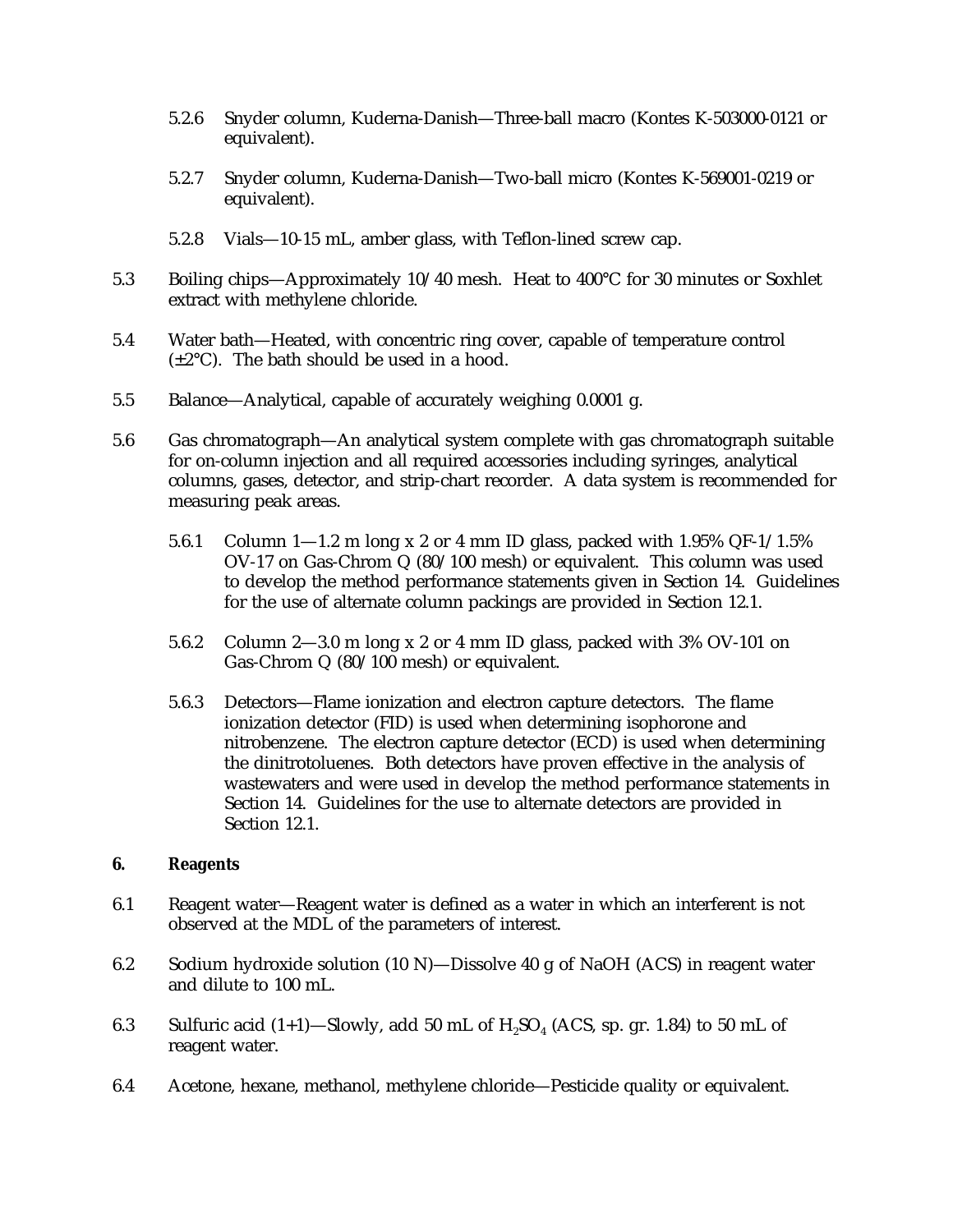- 6.5 Sodium sulfate—(ACS) Granular, anhydrous. Purify by heating at 400°C for four hours in a shallow tray.
- 6.6 Florisil—PR grade (60/100 mesh). Purchase activated at 1250°F and store in dark in glass containers with ground glass stoppers or foil-lined screw caps. Before use, activate each batch at least 16 hours at 200°C in a foil-covered glass container and allow to cool.
- 6.7 Stock standard solutions  $(1.00 \mu g/\mu L)$ —Stock standard solutions can be prepared from pure standard materials or purchased as certified solutions.
	- 6.7.1 Prepare stock standard solutions by accurately weighing about 0.0100 g of pure material. Dissolve the material in hexane and dilute to volume in a 10 mL volumetric flask. Larger volumes can be used at the convenience of the analyst. When compound purity is assayed to be 96% or greater, the weight can be used without correction to calculate the concentration of the stock standard. Commercially prepared stock standards can be used at any concentration if they are certified by the manufacturer or by an independent source.
	- 6.7.2 Transfer the stock standard solutions into Teflon-sealed screw-cap bottles. Store at 4°C and protect from light. Stock standard solutions should be checked frequently for signs of degradation or evaporation, especially just prior to preparing calibration standards from them.
	- 6.7.3 Stock standard solutions must be replaced after six months, or sooner if comparison with check standards indicates a problem.
- 6.8 Quality control check sample concentrate—See Section 8.2.1.

# **7. Calibration**

- 7.1 Establish gas chromatographic operating conditions equivalent to those given in Table 1. The gas chromatographic system can be calibrated using the external standard technique (Section 7.2) or the internal standard technique (Section 7.3).
- 7.2 External standard calibration procedure
	- 7.2.1 Prepare calibration standards at a minimum of three concentration levels for each parameter of interest by adding volumes of one or more stock standards to a volumetric flask and diluting to volume with hexane. One of the external standards should be at a concentration near, but above, the MDL (Table 1) and the other concentrations should correspond to the expected range of concentrations found in real samples or should define the working range of the detector.
	- 7.2.2 Using injections of 2-5 µL, analyze each calibration standard according to Section 12 and tabulate peak height or area responses against the mass injected. The results can be used to prepare a calibration curve for each compound. Alternatively, if the ratio of response to amount injected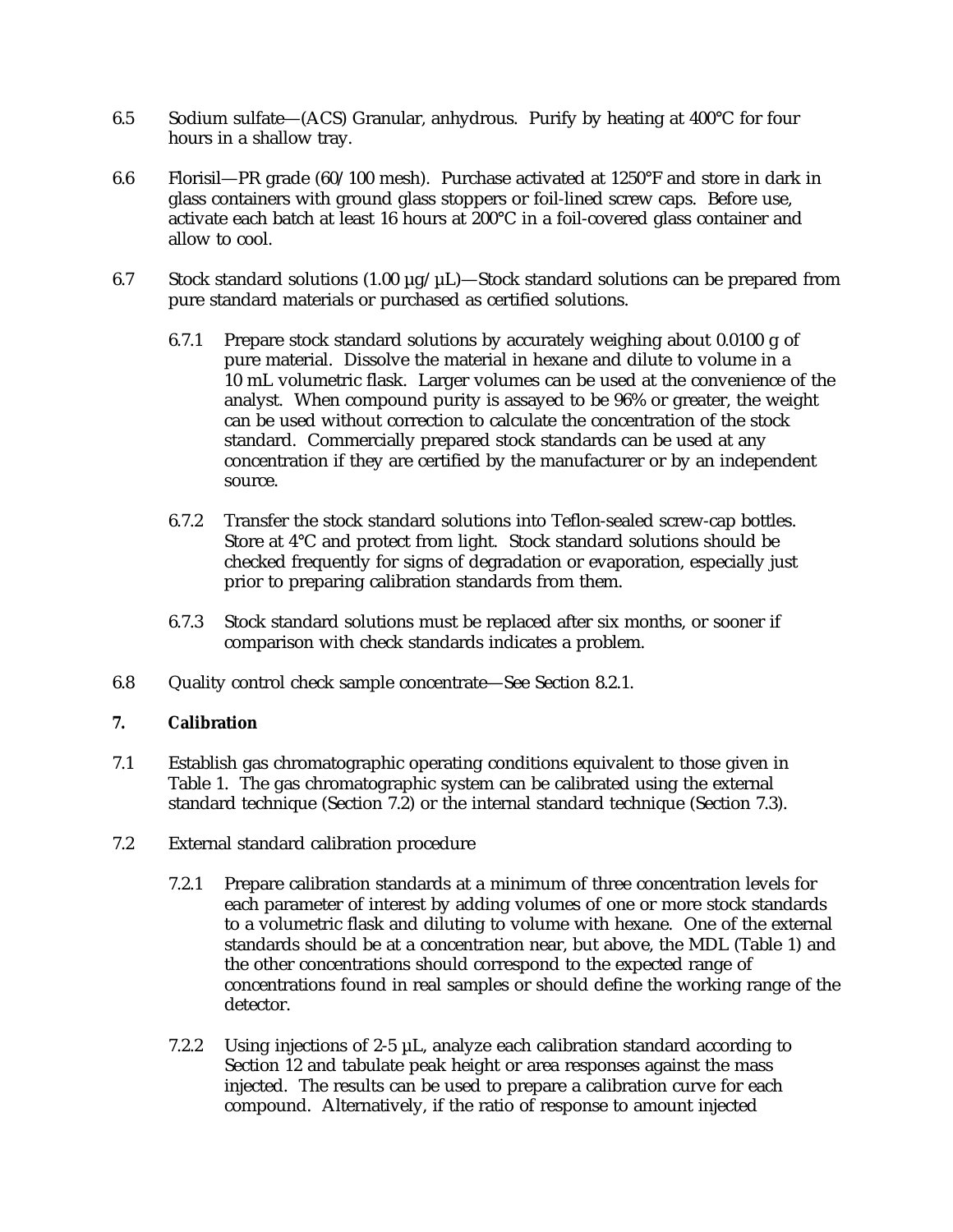(calibration factor) is a constant over the working range (<10% relative standard deviation, RSD) linearity through the origin can be assumed and the average ratio or calibration factor can be used in place of a calibration curve.

- 7.3 Internal standard calibration procedure—To use this approach, the analyst must select one or more internal standards that are similar in analytical behavior to the compounds of interest. The analyst must further demonstrate that the measurement of the internal standard is not affected by method or matrix interferences. Because of these limitations, no internal standard can be suggested that is applicable to all samples.
	- 7.3.1 Prepare calibration standards at a minimum of three concentration levels for each parameter of interest by adding volumes of one or more stock standards to a volumetric flask. To each calibration standard, add a known constant amount of one or more internal standards, and dilute to volume with hexane. One of the standards should be at a concentration near, but above, the MDL and the other concentrations should correspond to the expected range of concentrations found in real samples or should define the working range of the detector.
	- 7.3.2 Using injections of 2-5  $\mu$ L, analyze each calibration standard according to Section 12 and tabulate peak height or area responses against concentration for each compound and internal standard. Calculate response factors (RF) for each compound using Equation 1.

*Equation 1*

$$
RF = \frac{(A_s) (C_{is})}{(A_{is}) (C_s)}
$$

where:

 $A_s$  = Response for the parameter to be measured.

 $A_{is}$  = Response for the internal standard.

 $C_{is}$  = Concentration of the internal standard ( $\mu$ g/L).

 $C_s$  = Concentration of the parameter to be measured ( $\mu$ g/L).

If the RF value over the working range is a constant (<10% RSD), the RF can be assumed to be invariant and the average RF can be used for calculations. Alternatively, the results can be used to plot a calibration curve of response ratios,  $\rm A\rm _s/A\rm _{is}$  vs. concentration ratios C  $\rm _s/C$   $\rm _{is}^*$ 

7.4 The working calibration curve, calibration factor, or RF must be verified on each working day by the measurement of one or more calibration standards. If the response for any parameter varies from the predicted response by more than  $\pm 15\%$ , a new calibration curve must be prepared for that compound.

This equation corrects an error made in the original method publication (49 FR 43234, \* October 26, 1984). This correction will be formalized through a rulemaking in FY97.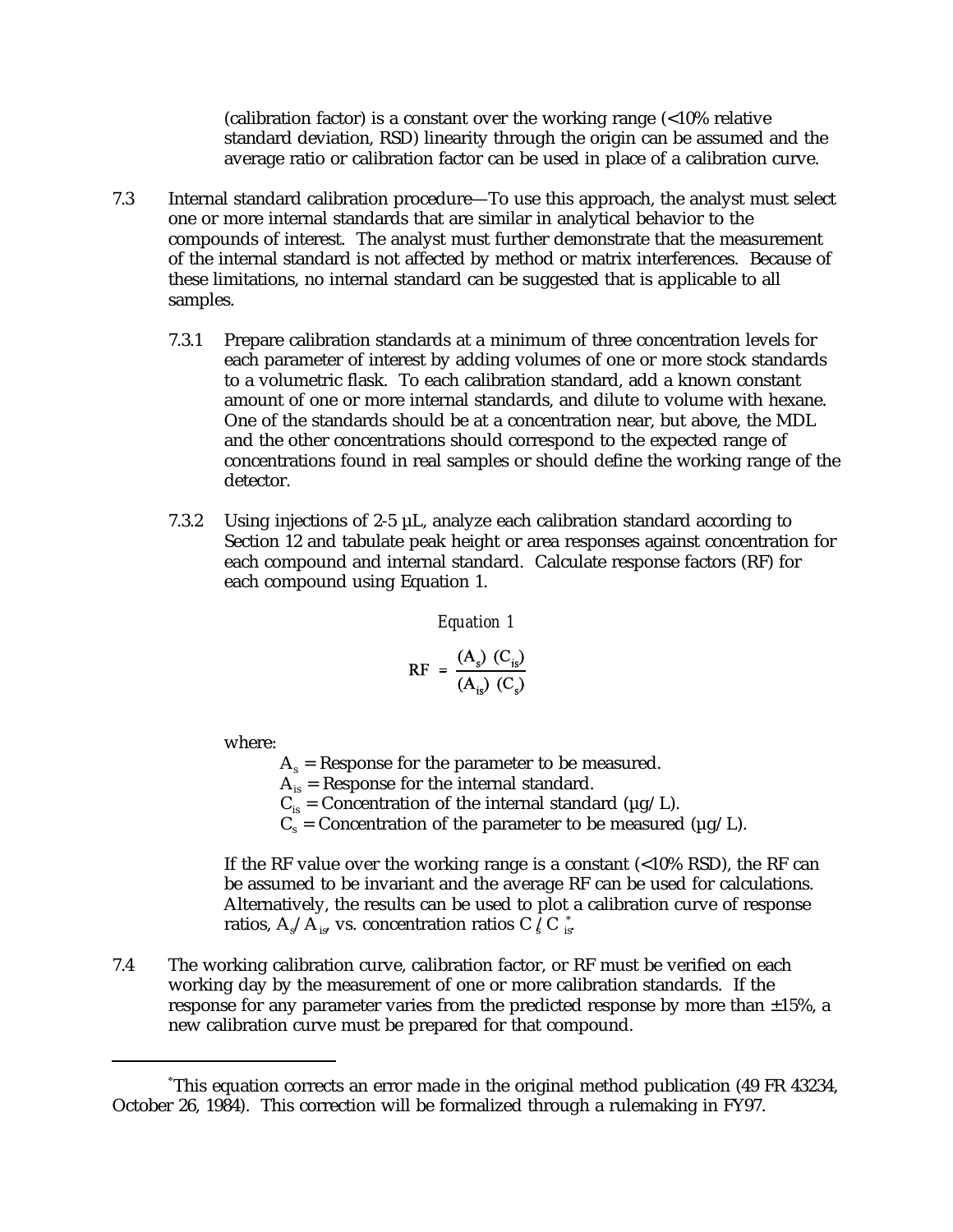7.5 Before using any cleanup procedure, the analyst must process a series of calibration standards through the procedure to validate elution patterns and the absence of interferences from the reagents.

## **8. Quality Control**

- 8.1 Each laboratory that uses this method is required to operate a formal quality control program. The minimum requirements of this program consist of an initial demonstration of laboratory capability and an ongoing analysis of spiked samples to evaluate and document data quality. The laboratory must maintain records to document the quality of data that is generated. Ongoing data quality checks are compared with established performance criteria to determine if the results of analyses meet the performance characteristics of the method. When results of sample spikes indicate atypical method performance, a quality control check standard must be analyzed to confirm that the measurements were performed in an in-control mode of operation.
	- 8.1.1 The analyst must make an initial, one-time, demonstration of the ability to generate acceptable accuracy and precision with this method. This ability is established as described in Section 8.2.
	- 8.1.2 In recognition of advances that are occurring in chromatography, the analyst is permitted certain options (detailed in Sections 10.4, 11.1, and 12.1) to improve the separations or lower the cost of measurements. Each time such a modification is made to the method, the analyst is required to repeat the procedure in Section 8.2.
	- 8.1.3 Before processing any samples, the analyst must analyze a reagent water blank to demonstrate that interferences from the analytical system and glassware are under control. Each time a set of samples is extracted or reagents are changed, a reagent water blank must be processed as a safeguard against laboratory contamination.
	- 8.1.4 The laboratory must, on an ongoing basis, spike and analyze a minimum of 10% of all samples to monitor and evaluate laboratory data quality. This procedure is described in Section 8.3.
	- 8.1.5 The laboratory must, on an ongoing basis, demonstrate through the analyses of quality control check standards that the operation of the measurement system is in control. This procedure is described in Section 8.4. The frequency of the check standard analyses is equivalent to 10% of all samples analyzed but may be reduced if spike recoveries from samples (Section 8.3) meet all specified quality control criteria.
	- 8.1.6 The laboratory must maintain performance records to document the quality of data that is generated. This procedure is described in Section 8.5.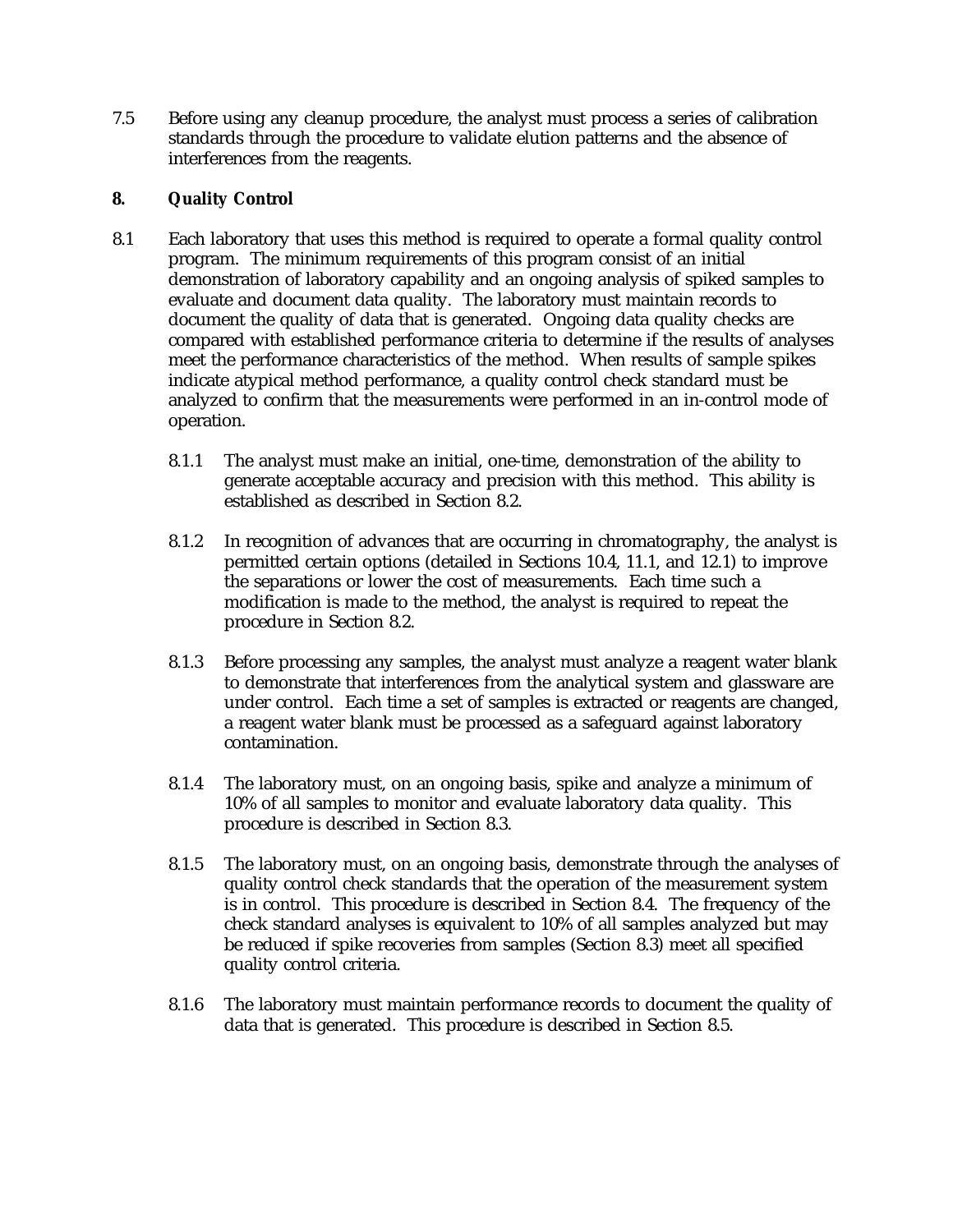- 8.2 To establish the ability to generate acceptable accuracy and precision, the analyst must perform the following operations.
	- 8.2.1 A quality control (QC) check sample concentrate is required containing each parameter of interest in acetone at a concentration of 20  $\mu$ g/mL for each dinitrotoluene and 100 µg/mL for isophorone and nitrobenzene. The QC check sample concentrate must be obtained from the U.S. Environmental Protection Agency, Environmental Monitoring and Support Laboratory in Cincinnati, Ohio, if available. If not available from that source, the QC check sample concentrate must be obtained from another external source. If not available from either source above, the QC check sample concentrate must be prepared by the laboratory using stock standards prepared independently from those used for calibration.
	- 8.2.2 Using a pipet, prepare QC check samples at the test concentrations shown in Table 2 by adding 1.00 mL of QC check sample concentrate to each of four 1 L aliquots of reagent water.
	- 8.2.3 Analyze the well-mixed QC check samples according to the method beginning in Section 10.
	- 8.2.4 Calculate the average recovery  $(\mathbf{\bar{X}})$  in  $\mu$ g/L, and the standard deviation of the recovery (s) in µg/L, for each parameter using the four results.
	- 8.2.5 For each parameter compare s and  $\overline{X}$  with the corresponding acceptance criteria for precision and accuracy, respectively, found in Table 2. If s and X for all parameters of interest meet the acceptance criteria, the system performance is acceptable and analysis of actual samples can begin. If any individual s exceeds the precision limit or any individual  $X$  falls outside the range for accuracy, the system performance is unacceptable for that parameter. Locate and correct the source of the problem and repeat the test for all parameters of interest beginning with Section 8.2.2.
- 8.3 The laboratory must, on an ongoing basis, spike at least 10% of the samples from each sample site being monitored to assess accuracy. For laboratories analyzing one to 10 samples per month, at least one spiked sample per month is required.
	- 8.3.1 The concentration of the spike in the sample should be determined as follows:
		- 8.3.1.1 If, as in compliance monitoring, the concentration of a specific parameter in the sample is being checked against a regulatory concentration limit, the spike should be at that limit or one to five times higher than the background concentration determined in Section 8.3.2, whichever concentration would be larger.
		- 8.3.1.2 If the concentration of a specific parameter in the sample is not being checked against a limit specific to that parameter, the spike should be at the test concentration in Section 8.2.2 or one to five times higher than the background concentration determined in Section 8.3.2, whichever concentration would be larger.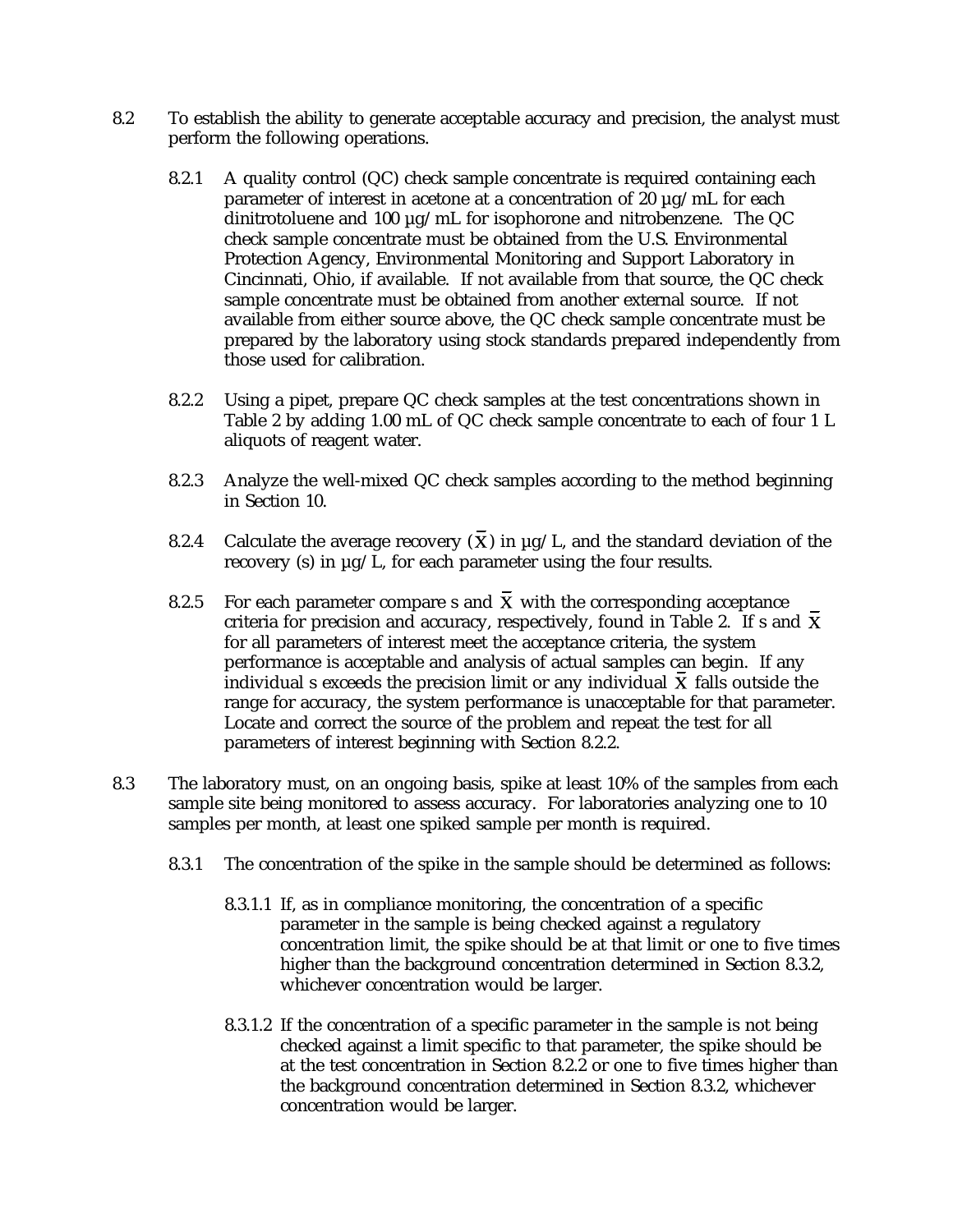- 8.3.1.3 If it is impractical to determine background levels before spiking (e.g., maximum holding times will be exceeded), the spike concentration should be (1) the regulatory concentration limit, if any; or, if none (2) the larger of either five times higher than the expected background concentration or the test concentration in Section 8.2.2.
- 8.3.2 Analyze one sample aliquot to determine the background concentration (B) of each parameter. If necessary, prepare a new QC check sample concentrate (Section 8.2.1) appropriate for the background concentrations in the sample. Spike a second sample aliquot with 1.0 mL of the QC check sample concentrate and analyze it to determine the concentration after spiking (A) of each parameter. Calculate each percent recovery (P) as 100 (A-B)%/T, where T is the known true value of the spike.
- 8.3.3 Compare the percent recovery (P) for each parameter with the corresponding QC acceptance criteria found in Table 2. These acceptance criteria were calculated to include an allowance for error in measurement of both the background and spike concentrations, assuming a spike to background ratio of 5:1. This error will be accounted for to the extent that the analyst's spike to background ratio approaches  $5:1$ .<sup>7</sup> If spiking was performed at a concentration lower than the test concentration in Section 8.2.2, the analyst must use either the QC acceptance criteria in Table 2, or optional QC acceptance criteria calculated for the specific spike concentration. To calculate optional acceptance criteria for the recovery of a parameter: (1) Calculate accuracy (X*'*) using the equation in Table 3, substituting the spike concentration (T) for C; (2) calculate overall precision (S<sup>'</sup>) using the equation in Table 3, substituting  $X'$  for  $\overline{X}$ ; (3) calculate the range for recovery at the spike concentration as (100 X*'*/T) ±2.44(100 S*'*/T)%.<sup>7</sup>
- 8.3.4 If any individual P falls outside the designated range for recovery, that parameter has failed the acceptance criteria. A check standard containing each parameter that failed the criteria must be analyzed as described in Section 8.4.
- 8.4. If any parameter fails the acceptance criteria for recovery in Section 8.3, a QC check standard containing each parameter that failed must be prepared and analyzed.
	- *NOTE:* The frequency for the required analysis of a QC check standard will depend upon the number of parameters being simultaneously tested, the complexity of the sample matrix, and the performance of the laboratory.
	- 8.4.1 Prepare the QC check standard by adding 1.0 mL of QC check sample concentrate (Section 8.2.1 or 8.3.2) to 1 L of reagent water. The QC check standard needs only to contain the parameters that failed criteria in the test in Section 8.3.
	- 8.4.2 Analyze the QC check standard to determine the concentration measured (A) of each parameter. Calculate each percent recovery  $(P_5)$  as 100 (A/T)%, where T is the true value of the standard concentration.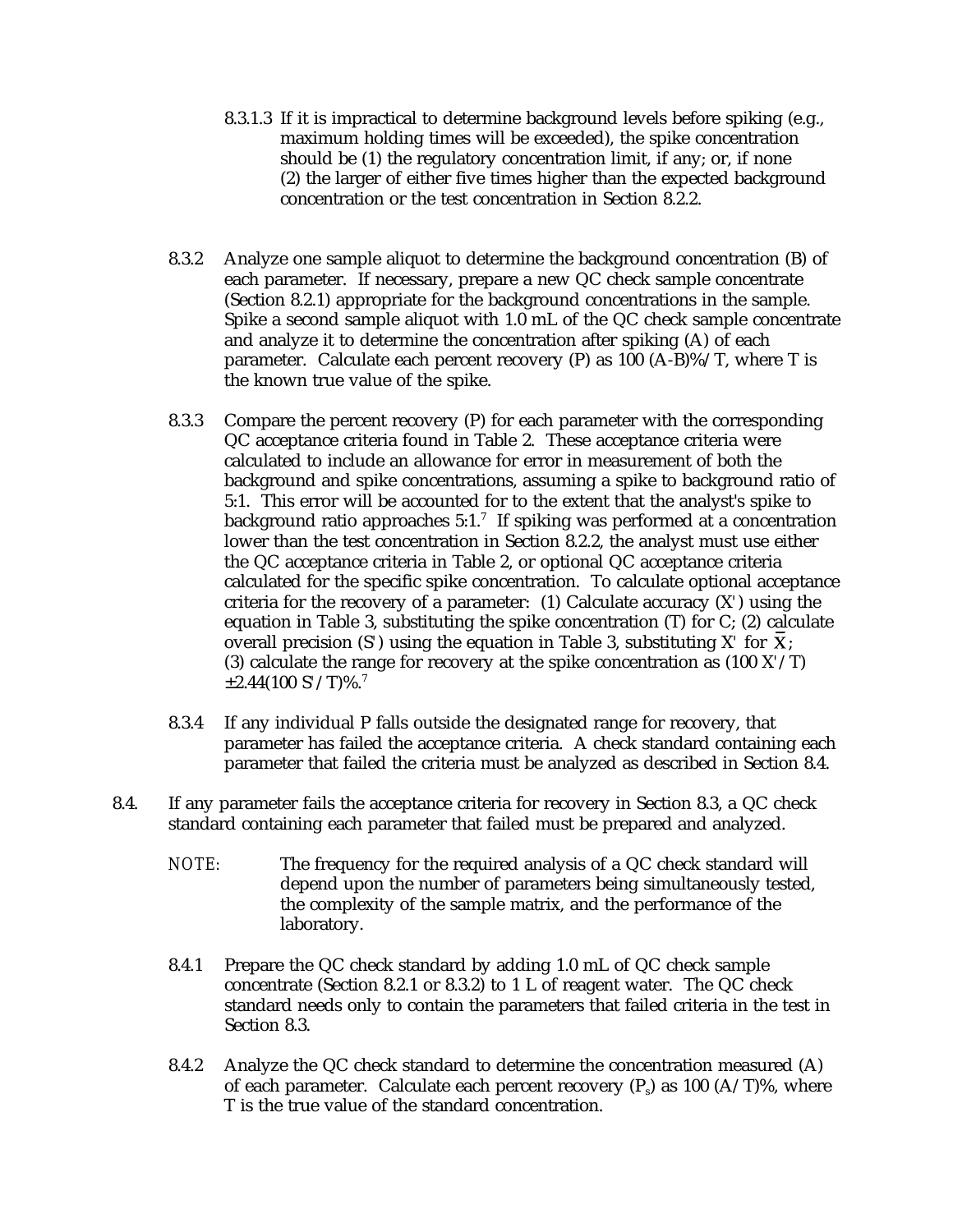- 8.4.3 Compare the percent recovery  $(P<sub>s</sub>)$  for each parameter with the corresponding QC acceptance criteria found in Table 2. Only parameters that failed the test in Section 8.3 need to be compared with these criteria. If the recovery of any such parameter falls outside the designated range, the laboratory performance for that parameter is judged to be out of control, and the problem must be immediately identified and corrected. The analytical result for that parameter in the unspiked sample is suspect and may not be reported for regulatory compliance purposes.
- 8.5 As part of QC program for the laboratory, method accuracy for wastewater samples must be assessed and records must be maintained. After the analysis of five spiked wastewater samples as in Section 8.3, calculate the average percent recovery  $(P)$  and the standard deviation of the percent recovery  $(s_n)$ . Express the accuracy assessment as a percent recovery interval from  $\overline{P}$ -2s<sub>n</sub> to  $\overline{P}$ +2s<sub>n</sub>. If  $\overline{P}$ =90% and  $\overline{S}$  = 10%, for example, the accuracy interval is expressed as 70-110%. Update the accuracy assessment for each parameter on a regular basis (e.g., after each 5-10 new accuracy measurements).
- 8.6 It is recommended that the laboratory adopt additional quality assurance practices for use with this method. The specific practices that are most productive depend upon the needs of the laboratory and the nature of the samples. Field duplicates may be analyzed to assess the precision of the environmental measurements. When doubt exists over the identification of a peak on the chromatogram, confirmatory techniques such as gas chromatography with a dissimilar column, specific element detector, or mass spectrometer must be used. Whenever possible, the laboratory should analyze standard reference materials and participate in relevant performance evaluation studies.

### **9. Sample Collection, Preservation, and Handling**

- 9.1 Grab samples must be collected in glass containers. Conventional sampling practices<sup>8</sup> should be followed, except that the bottle must not be prerinsed with sample before collection. Composite samples should be collected in refrigerated glass containers in accordance with the requirements of the program. Automatic sampling equipment must be as free as possible of Tygon tubing and other potential sources of contamination.
- 9.2 All samples must be iced or refrigerated at 4°C from the time of collection until extraction.
- 9.3 All samples must be extracted within seven days of collection and completely analyzed within 40 days of extraction.<sup>2</sup>

### **10. Sample Extraction**

10.1 Mark the water meniscus on the side of the sample bottle for later determination of sample volume. Pour the entire sample into a 2 L separatory funnel. Check the pH of the sample with wide-range pH paper and adjust to within the range of 5-9 with sodium hydroxide solution or sulfuric acid.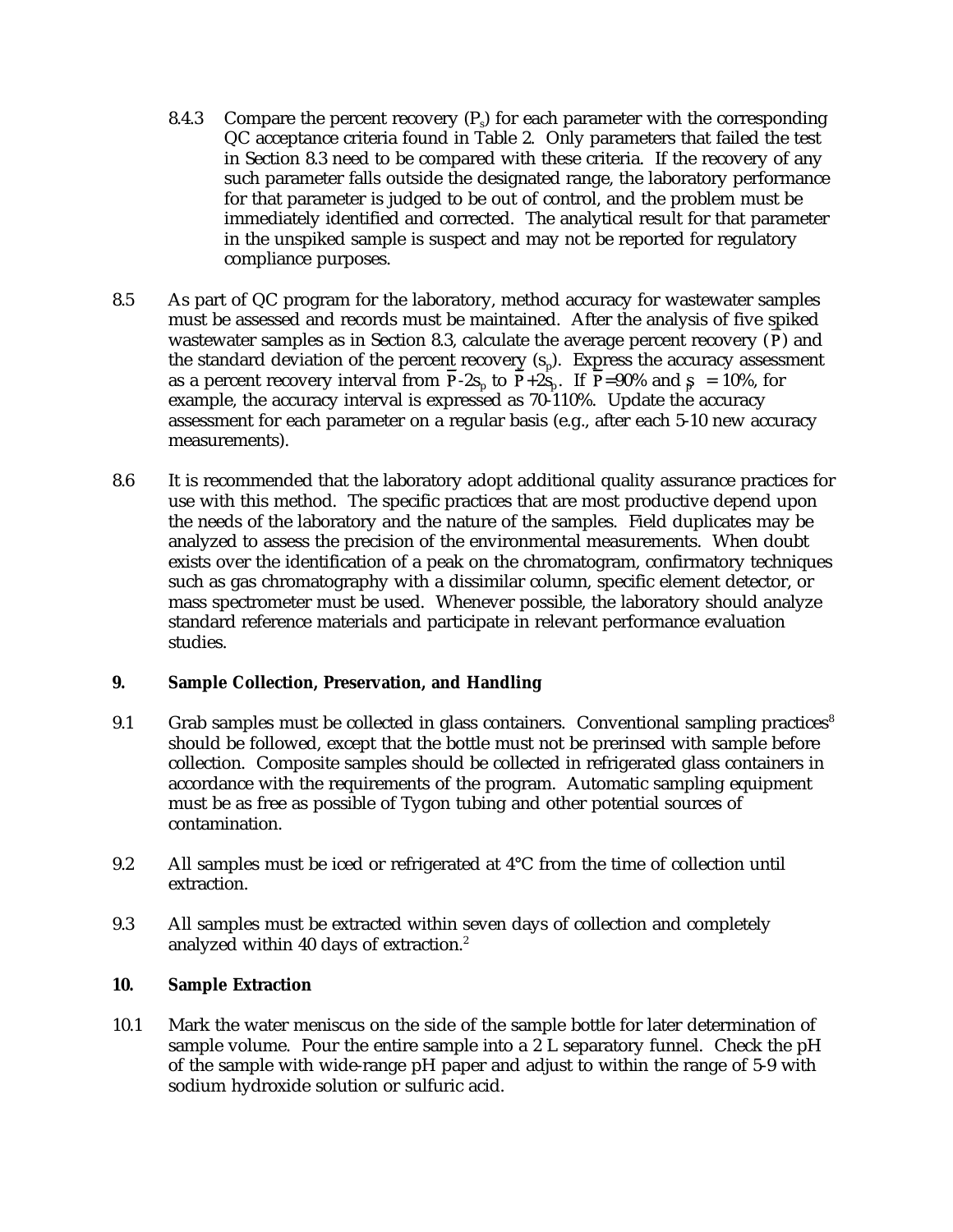- 10.2 Add 60 mL of methylene chloride to the sample bottle, seal, and shake 30 seconds to rinse the inner surface. Transfer the solvent to the separatory funnel and extract the sample by shaking the funnel for two minutes with periodic venting to release excess pressure. Allow the organic layer to separate from the water phase for a minimum of 10 minutes. If the emulsion interface between layers is more than one-third the volume of the solvent layer, the analyst must employ mechanical techniques to complete the phase separation. The optimum technique depends upon the sample, but may include stirring, filtration of the emulsion through glass wool, centrifugation, or other physical methods. Collect the methylene chloride extract in a 250 mL Erlenmeyer flask.
- 10.3 Add a second 60 mL volume of methylene chloride to the sample bottle and repeat the extraction procedure a second time, combining the extracts in the Erlenmeyer flask. Perform a third extraction in the same manner.
- 10.4 Assemble a Kuderna-Danish (K-D) concentrator by attaching a 10 mL concentrator tube to a 500 mL evaporative flask. Other concentration devices or techniques may be used in place of the K-D concentrator if the requirements of Section 8.2 are met.
- 10.5 Pour the combined extract through a solvent-rinsed drying column containing about 10 cm of anhydrous sodium sulfate, and collect the extract in the K-D concentrator. Rinse the Erlenmeyer flask and column with 20-30 mL of methylene chloride to complete the quantitative transfer.
- 10.6 Sections 10.7 and 10.8 describe a procedure for exchanging the methylene chloride solvent to hexane while concentrating the extract volume to 1.0 mL. When it is not necessary to achieve the MDL in Table 2, the solvent exchange may be made by the addition of 50 mL of hexane and concentration to 10 mL as described in Method 606, Sections 10.7 and 10.8.
- 10.7 Add one or two clean boiling chips to the evaporative flask and attach a three-ball Snyder column. Prewet the Snyder column by adding about 1 mL of methylene chloride to the top. Place the K-D apparatus on a hot water bath  $(60-65^{\circ}C)$  so that the concentrator tube is partially immersed in the hot water, and the entire lower rounded surface of the flask is bathed with hot vapor. Adjust the vertical position of the apparatus and the water temperature as required to complete the concentration in 15-20 minutes. At the proper rate of distillation the balls of the column will actively chatter but the chambers will not flood with condensed solvent. When the apparent volume of liquid reaches 1 mL, remove the K-D apparatus and allow it to drain and cool for at least 10 minutes.
- 10.8 Remove the Snyder column and rinse the flask and its lower joint into the concentrator tube with 1-2 mL of methylene chloride. A 5 mL syringe is recommended for this operation. Add 1-2 mL of hexane and a clean boiling chip to the concentrator tube and attach a two-ball micro-Snyder column. Prewet the column by adding about 0.5 mL of hexane to the top. Place the micro-K-D apparatus on a hot water bath (60-65°C) so that the concentrator tube is partially immersed in the hot water. Adjust the vertical position of the apparatus and the water temperature as required to complete the concentration in 5-10 minutes. At the proper rate of distillation the balls of the column will actively chatter but the chambers will not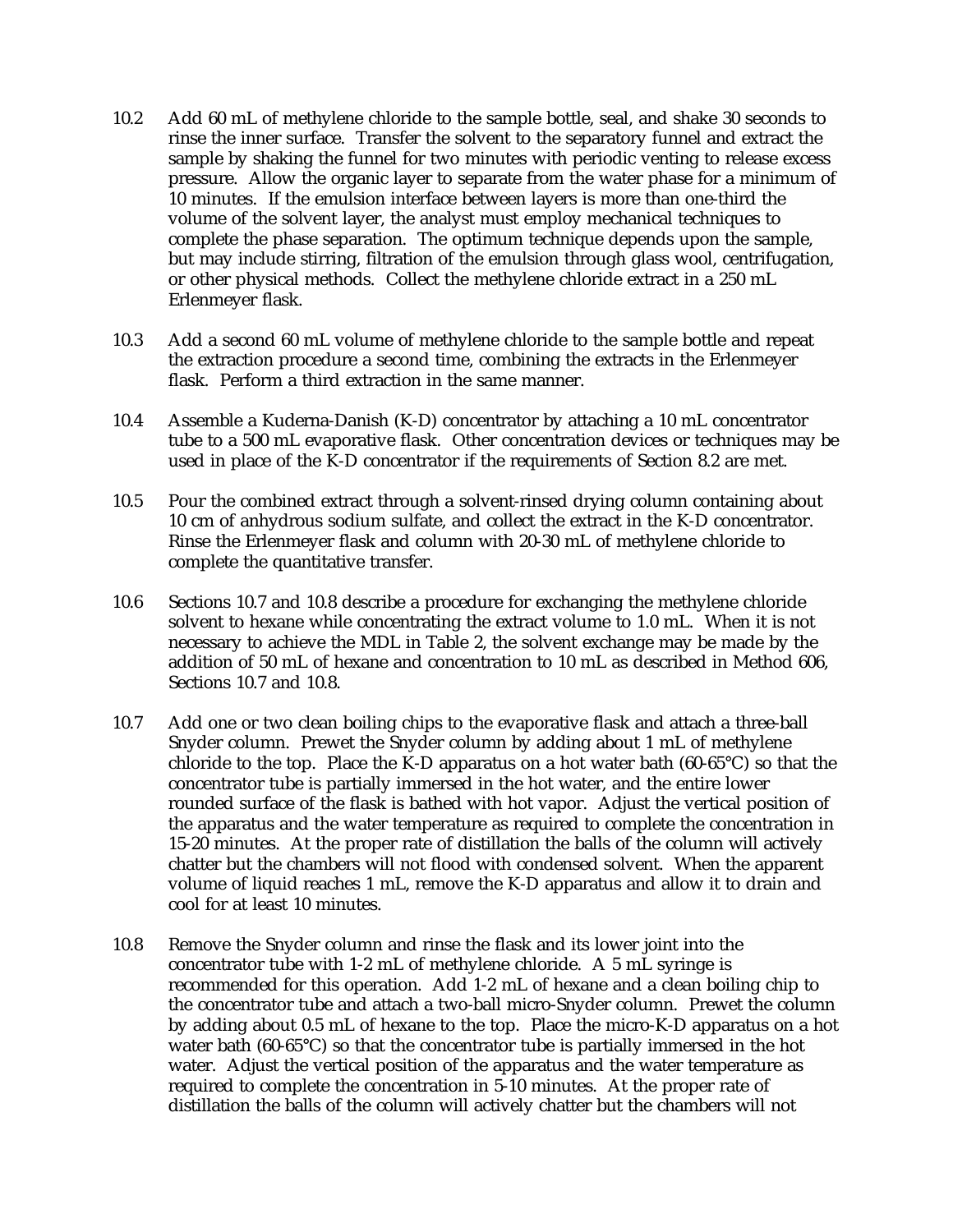flood. When the apparent volume of liquid reaches 0.5 mL, remove the K-D apparatus and allow it to drain and cool for at least 10 minutes.

- 10.9 Remove the micro-Snyder column and rinse its lower joint into the concentrator tube with a minimum amount of hexane. Adjust the extract volume to 1.0 mL. Stopper the concentrator tube and store refrigerated if further processing will not be performed immediately. If the extract will be stored longer than two days, it should be transferred to a Teflon-sealed screw-cap vial. If the sample extract requires no further cleanup, proceed with gas chromatographic analysis (Section 12). If the sample requires further cleanup, proceed to Section 11.
- 10.10 Determine the original sample volume by refilling the sample bottle to the mark and transferring the liquid to a 1000 mL graduated cylinder. Record the sample volume to the nearest 5 mL.

## **11. Cleanup and Separation**

- 11.1 Cleanup procedures may not be necessary for a relatively clean sample matrix. If particular circumstances demand the use of a cleanup procedure, the analyst may use the procedure below or any other appropriate procedure. However, the analyst first must demonstrate that the requirements of Section 8.2 can be met using the method as revised to incorporate the cleanup procedure.
- 11.2 Florisil column cleanup
	- 11.2.1 Prepare a slurry of 10 g of activated Florisil in methylene chloride/hexane  $(1+9)$  (V/V) and place the Florisil into a chromatographic column. Tap the column to settle the Florisil and add 1 cm of anhydrous sodium sulfate to the top. Adjust the elution rate to about 2 mL/min.
	- 11.2.2 Just prior to exposure of the sodium sulfate layer to the air, quantitatively transfer the sample extract onto the column using an additional 2 mL of hexane to complete the transfer. Just prior to exposure of the sodium sulfate layer to the air, add 30 mL of methylene chloride/hexane  $(1+9)$  (V/V) and continue the elution of the column. Discard the eluate.
	- 11.2.3 Next, elute the column with 30 mL of acetone/methylene chloride  $(1+9)$  (V/V) into a 500 mL K-D flask equipped with a 10 mL concentrator tube. Concentrate the collected fraction as in Sections 10.6, 10.7, 10.8, and 10.9 including the solvent exchange to 1 mL of hexane. This fraction should contain the nitroaromatics and isophorone. Analyze by gas chromatography (Section 12).

## **12. Gas Chromatography**

12.1 Isophorone and nitrobenzene are analyzed by injection of a portion of the extract into an FIDGC. The dinitrotoluenes are analyzed by a separate injection into an ECDGC. Table 1 summarizes the recommended operating conditions for the gas chromatograph. Included in this table are retention times and MDL that can be achieved under these conditions. Examples of the separations achieved by Column 1 are shown in Figures 1 and 2. Other packed or capillary (open-tubular) columns,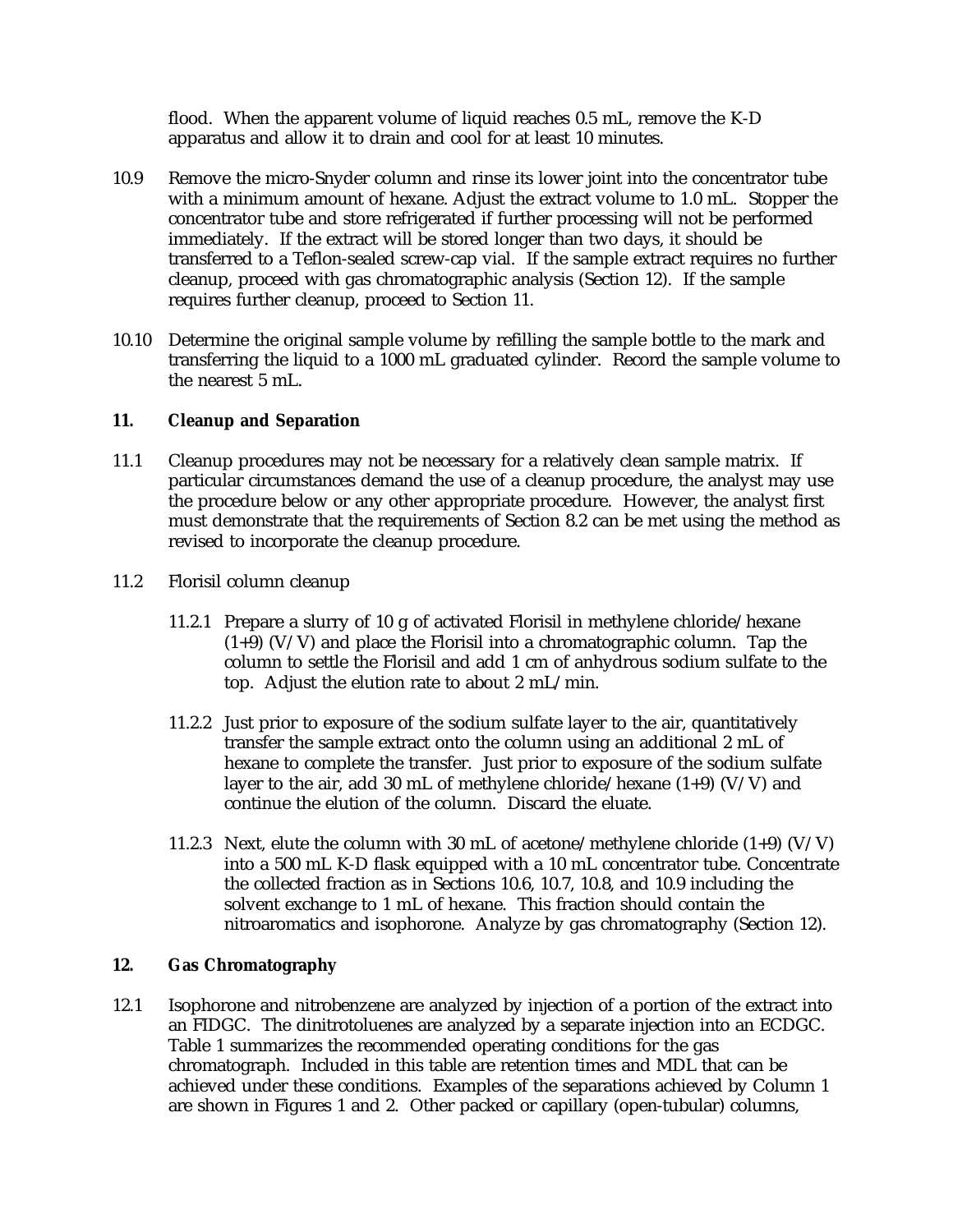chromatographic conditions, or detectors may be used if the requirements of Section 8.2 are met.

- 12.2 Calibrate the system daily as described in Section 7.
- 12.3 If the internal standard calibration procedure is being used, the internal standard must be added to the same extract and mixed thoroughly immediately before injection into the gas chromatograph.
- 12.4 Inject 2-5 µL of the sample extract or standard into the gas chromatograph using the solvent-flush technique.<sup> $\overline{9}$ </sup> Smaller (1.0  $\mu$ L) volumes may be injected if automatic devices are employed. Record the volume injected to the nearest 0.05 µL, the total extract volume, and the resulting peak size in area or peak height units.
- 12.5 Identify the parameters in the sample by comparing the retention times of the peaks in the sample chromatogram with those of the peaks in standard chromatograms. The width of the retention time window used to make identifications should be based upon measurements of actual retention time variations of standards over the course of a day. Three times the standard deviation of a retention time for a compound can be used to calculate a suggested window size; however, the experience of the analyst should weigh heavily in the interpretation of chromatograms.
- 12.6 If the response for a peak exceeds the working range of the system, dilute the extract and reanalyze.
- 12.7 If the measurement of the peak response is prevented by the presence of interferences, further cleanup is required.

# **13. Calculations**

- 13.1 Determine the concentration of individual compounds in the sample.
	- 13.1.1 If the external standard calibration procedure is used, calculate the amount of material injected from the peak response using the calibration curve or calibration factor determined in Section 7.2.2. The concentration in the sample can be calculated from Equation 2.

*Equation 2*

$$
Concentration (µg/L) = \frac{(A) (Vi)}{(Vi) (Vs)}
$$

where:

 $A =$  Amount of material injected (ng).

- $V_i$  = Volume of extract injected ( $\mu$ L).
- $V_t$  = Volume of total extract ( $\mu$ L).
- $V_s$  = Volume of water extracted (mL).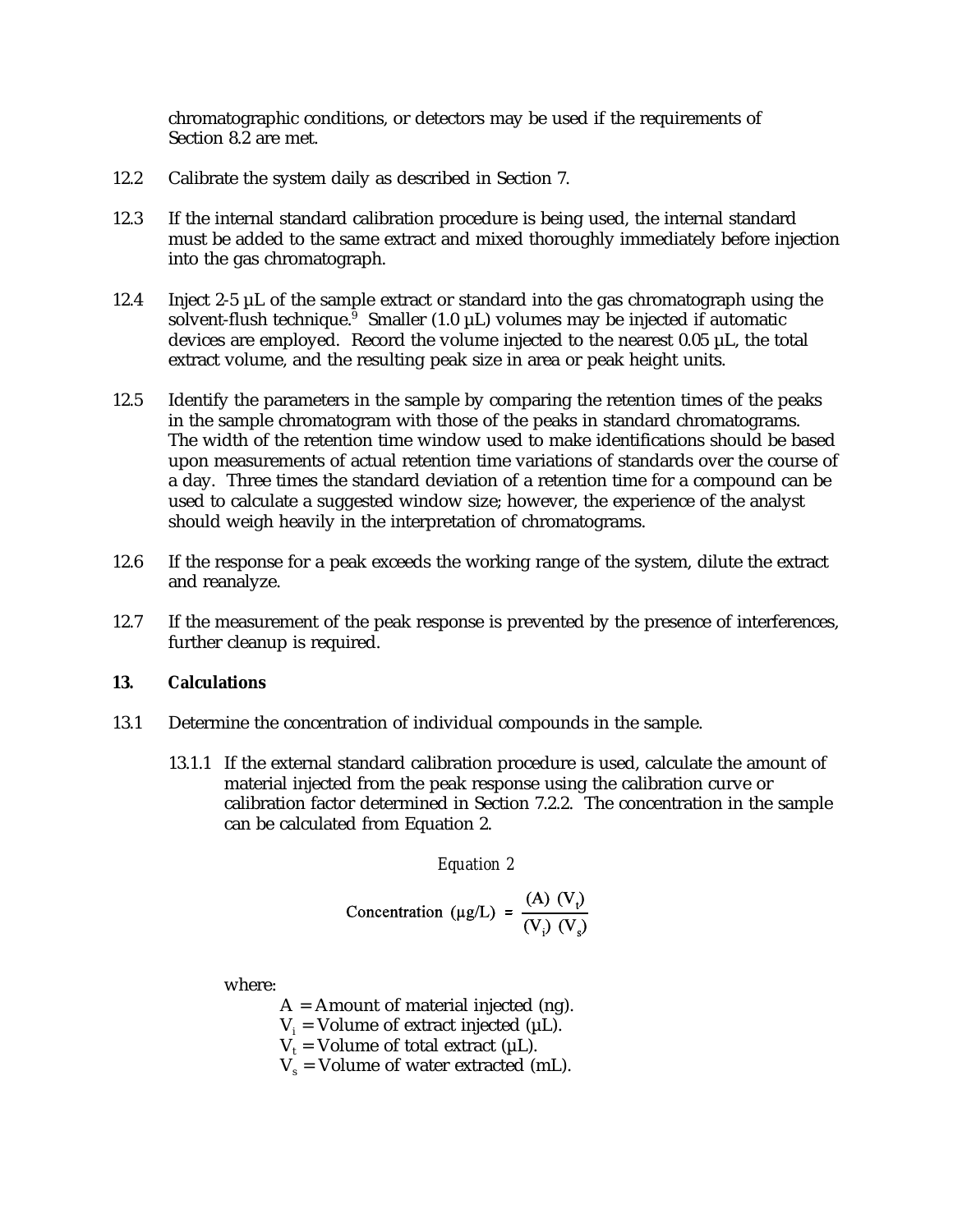13.1.2 If the internal standard calibration procedure is used, calculate the concentration in the sample using the response factor (RF) determined in Section 7.3.2 and Equation 3.

*Equation 3*

$$
Concentration (\mu g/L) = \frac{(A_s) (I_s)}{(A_{is}) (RF) (V_o)}
$$

where:

 $A_s$  = Response for the parameter to be measured.  $A_{i}$  = Response for the internal standard.  $I_s$  = Amount of internal standard added to each extract ( $\mu$ g).  $V_0$  = Volume of water extracted (L).

13.2 Report results in  $\mu$ g/L without correction for recovery data. All QC data obtained should be reported with the sample results.

# **14. Method Performance**

- 14.1 The method detection limit (MDL) is defined as the minimum concentration of a substance that can be measured and reported with 99% confidence that the value is above zero.<sup>1</sup> The MDL concentrations listed in Table 1 were obtained using reagent water.<sup>10</sup> Similar results were achieved using representative wastewaters. The MDL actually achieved in a given analysis will vary depending on instrument sensitivity and matrix effects.
- 14.2 This method has been tested for linearity of spike recovery from reagent water and has been demonstrated to be applicable over the concentration range from 7 x MDL to  $1000 \times MDL.<sup>10</sup>$
- 14.3 This method was tested by 18 laboratories using reagent water, drinking water, surface water, and three industrial wastewaters spiked at six concentrations over the range 1.0-515  $\mu$ g/L.<sup>11</sup> Single operator precision, overall precision, and method accuracy were found to be directly related to the concentration of the parameter and essentially independent of the sample matrix. Linear equations to describe these relationships are presented in Table 3.

# **References**

- 1. 40 CFR Part 136, Appendix B.
- 2. "Determination of Nitroaromatic Compounds and Isophorone in Industrial and Municipal Wastewaters," EPA 600/4-82-024, National Technical Information Service, PB82-208398, Springfield, Virginia 22161, May 1982.
- 3. ASTM Annual Book of Standards, Part 31, D3694-78. "Standard Practices for Preparation of Sample Containers and for Preservation of Organic Constituents," American Society for Testing and Materials, Philadelphia.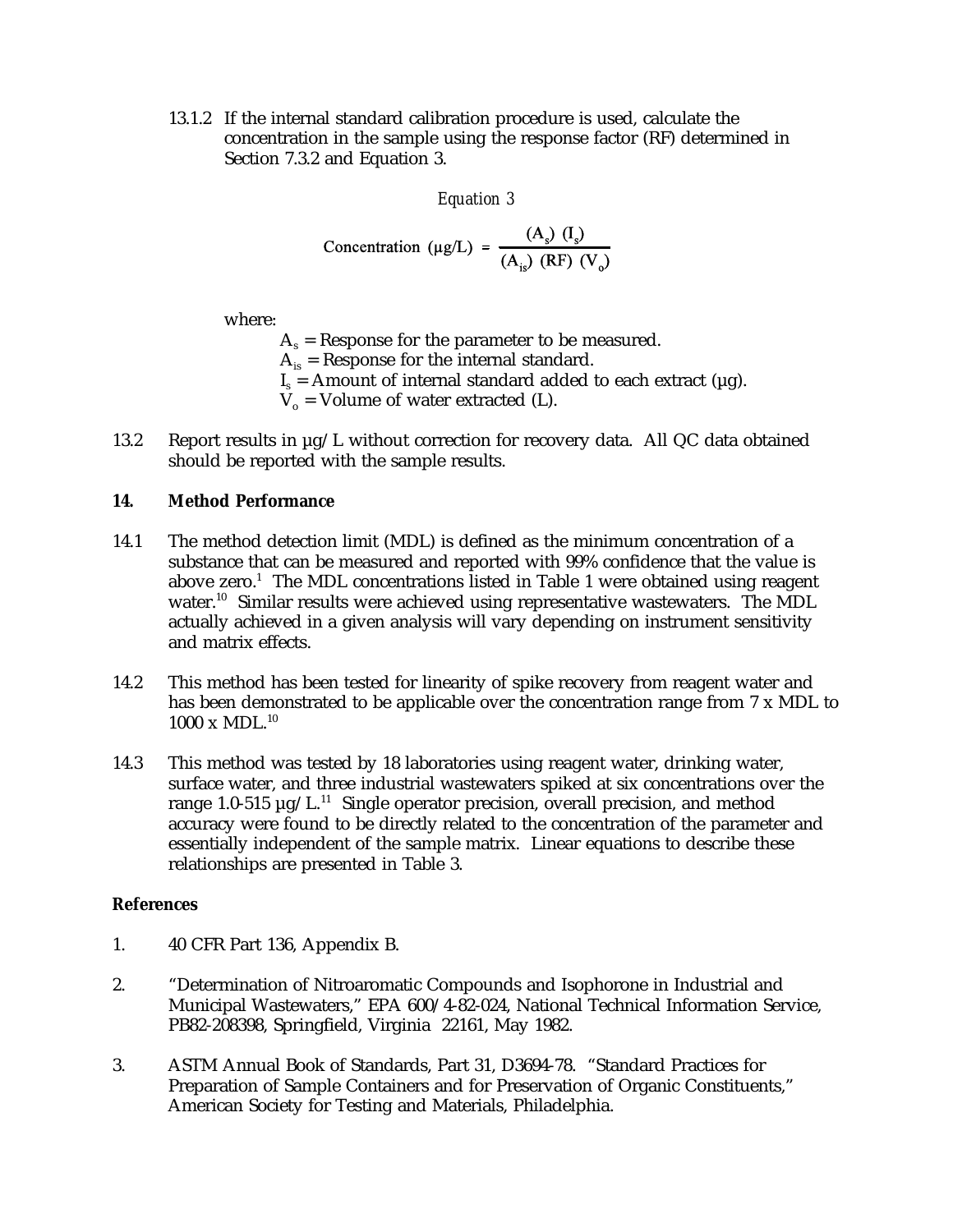- 4. "Carcinogens-Working With Carcinogens," Department of Health, Education, and Welfare, Public Health Service, Center for Disease Control, National Institute for Occupational Safety and Health, Publication No. 77-206, August 1977.
- 5. "OSHA Safety and Health Standards, General Industry," (29 CFR part 1910), Occupational Safety and Health Administration, OSHA 2206 (Revised, January 1976).
- 6. "Safety in Academic Chemistry Laboratories," American Chemical Society Publication, Committee on Chemical Safety, 3rd Edition, 1979.
- 7. Provost, L.P. and Elder, R.S. "Interpretation of Percent Recovery Data," *American Laboratory, 15,* 58-63 (1983). (The value 2.44 used in the equation in Section 8.3.3 is two times the value 1.22 derived in this report.)
- 8. ASTM Annual Book of Standards, Part 31, D3370-76. "Standard Practices for Sampling Water," American Society for Testing and Materials, Philadelphia.
- 9. Burke, J.A. "Gas Chromatography for Pesticide Residue Analysis; Some Practical Aspects," *Journal of the Association of Official Analytical Chemists, 48, 1037 (1965).*
- 10. "Determination of Method Detection Limit and Analytical Curve for EPA Method 609-Nitroaromatics and Isophorone," Special letter report for EPA Contract 68-03-2624, U.S. Environmental Protection Agency, Environmental Monitoring and Support Laboratory, Cincinnati, Ohio 45268, June 1980.
- 11. "EPA Method Study 19, Method 609 (Nitroaromatics and Isophorone)," EPA 600/4-84-018, National Technical Information Service, PB84-176908, Springfield, Virginia 22161, March 1984.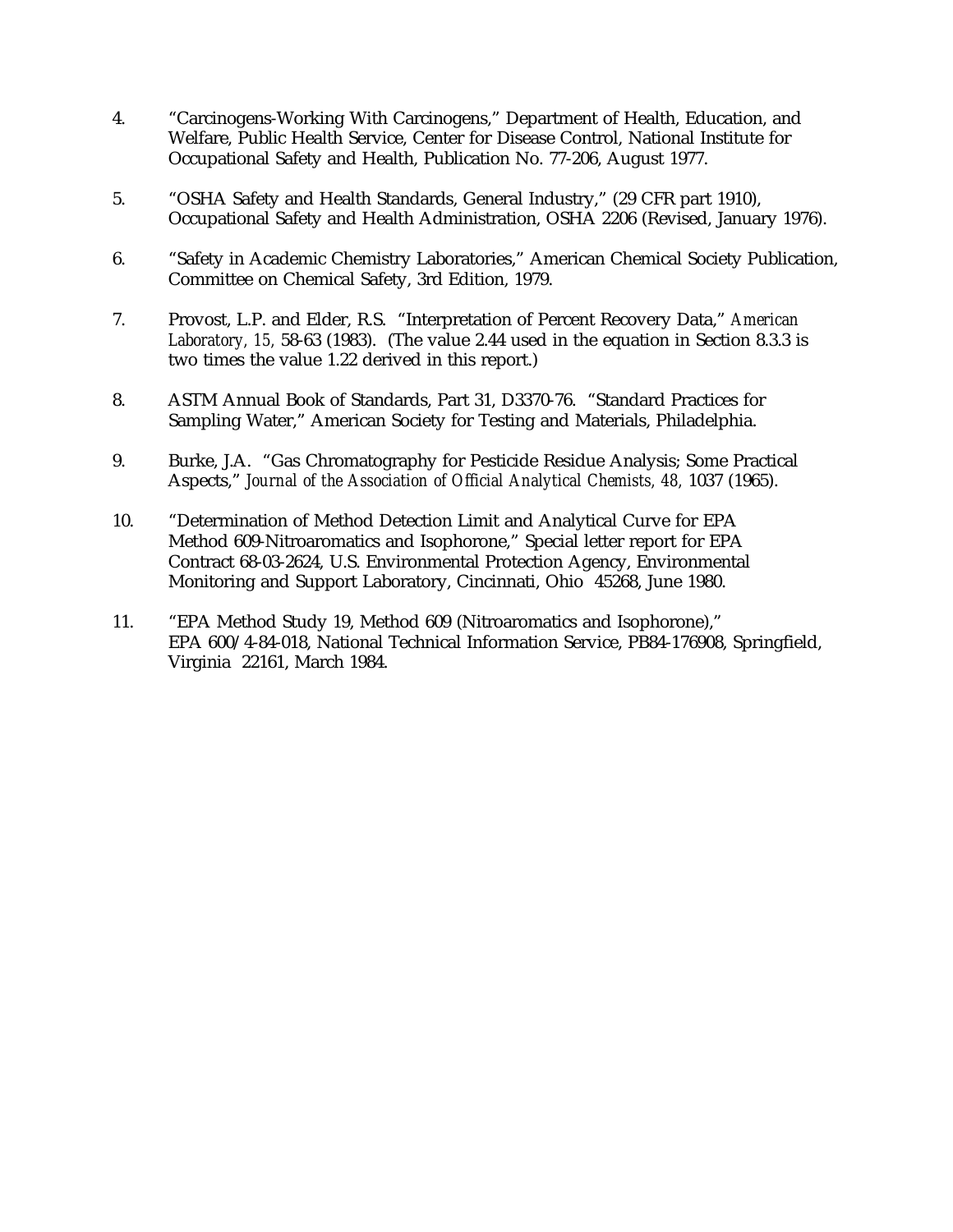| <b>Parameter</b>                                               | <b>Retention time (min)</b> |                             | <b>Method detection</b><br>limit (µg/L) |              |
|----------------------------------------------------------------|-----------------------------|-----------------------------|-----------------------------------------|--------------|
|                                                                |                             | Column 1   Column 2   ECDGC |                                         | <b>FIDGC</b> |
|                                                                | 3.31                        | 4.31                        | 13.7                                    | 3.6          |
| 2, 6-Dinitrotoluene $\dots\dots\dots\dots\dots\dots\dots\dots$ | 3.52                        | 4.75                        | 0.01                                    |              |
|                                                                | 4.49                        | 5.72                        | 15.7                                    | 5.7          |
| $2,4$ -Dinitrotoluene                                          | 5.35                        | 6.54                        | 0.02                                    |              |

**Table 1—Chromatographic Conditions and Method Detection Limits**

Column 1 conditions: Gas-Chrom Q (80/100 mesh) coated with 1.95% QF-1/1.5% OV-17 packed in a 1.2 m long x 2 mm or 4 mm ID glass column. A 2 mm ID column and nitrogen carrier gas at 44 mL/min. flow rate were used when determining isophorone and nitrobenzene by FIDGC. The column temperature was held isothermal at 85°C. A 4 mm ID column and 10% methane/90% argon carrier gas at 44 mL/min. flow rate were used when determining the dinitrotoluenes by ECDGC. The column temperature was held isothermal at 145°C.

Column 2 conditions: Gas-Chrom Q (80/100 mesh) coated with 3% OV-101 packed in a 3.0 m long x 2 mm or 4 mm ID glass column. A 2 mm ID column and nitrogen carrier gas at 44 mL/min. flow rate were used when determining isophorone and nitrobenzene by FIDGC. The column temperature was held isothermal at 100°C. A 4 mm ID column and 10% methane/90% argon carrier gas at 44 mL/min. flow rate were used when determining the dinitrotoluenes by ECDGC. The column temperature was held isothermal at 150°C.

| <b>Parameter</b>                                | $(\mu g/L)$ | $(\mu g/L)$ | <b>Test Conc.</b> Limit for $s$ Range for $X$<br>$(\mu g/L)$ | <b>Range for</b><br><b>P</b> , $P_6(%)$ |
|-------------------------------------------------|-------------|-------------|--------------------------------------------------------------|-----------------------------------------|
| $2,4$ -Dinitrotoluene                           | <b>20</b>   | 5.1         | $3.6 - 22.8$                                                 | $6 - 125$                               |
| 2, 6-Dinitrotoluene $\dots\dots\dots\dots\dots$ | 20          | 4.8         | $3.8 - 23.0$                                                 | $8 - 126$                               |
| $Isophorone$                                    | 100         | 32.3        | $8.0 - 100.0$                                                | $D-117$                                 |
|                                                 | 100         | 33.3        | 25.7-100.0                                                   | $6-118$                                 |

**Table 2—QC Acceptance Criteria—Method 609**

 $s =$  Standard deviation of four recovery measurements, in  $\mu$ g/L (Section 8.2.4).

 $X =$  Average recovery for four recovery measurements, in  $\mu$ g/L (Section 8.2.4).

P,  $P_s$  = Percent recovery measured (Section 8.3.2, Section 8.4.2).

 $D =$  Detected; result must be greater than zero.

*NOTE*: These criteria are based directly upon the method performance data in Table 3. Where necessary, the limits for recovery have been broadened to assure applicability of the limits to concentrations below those used to develop Table 3.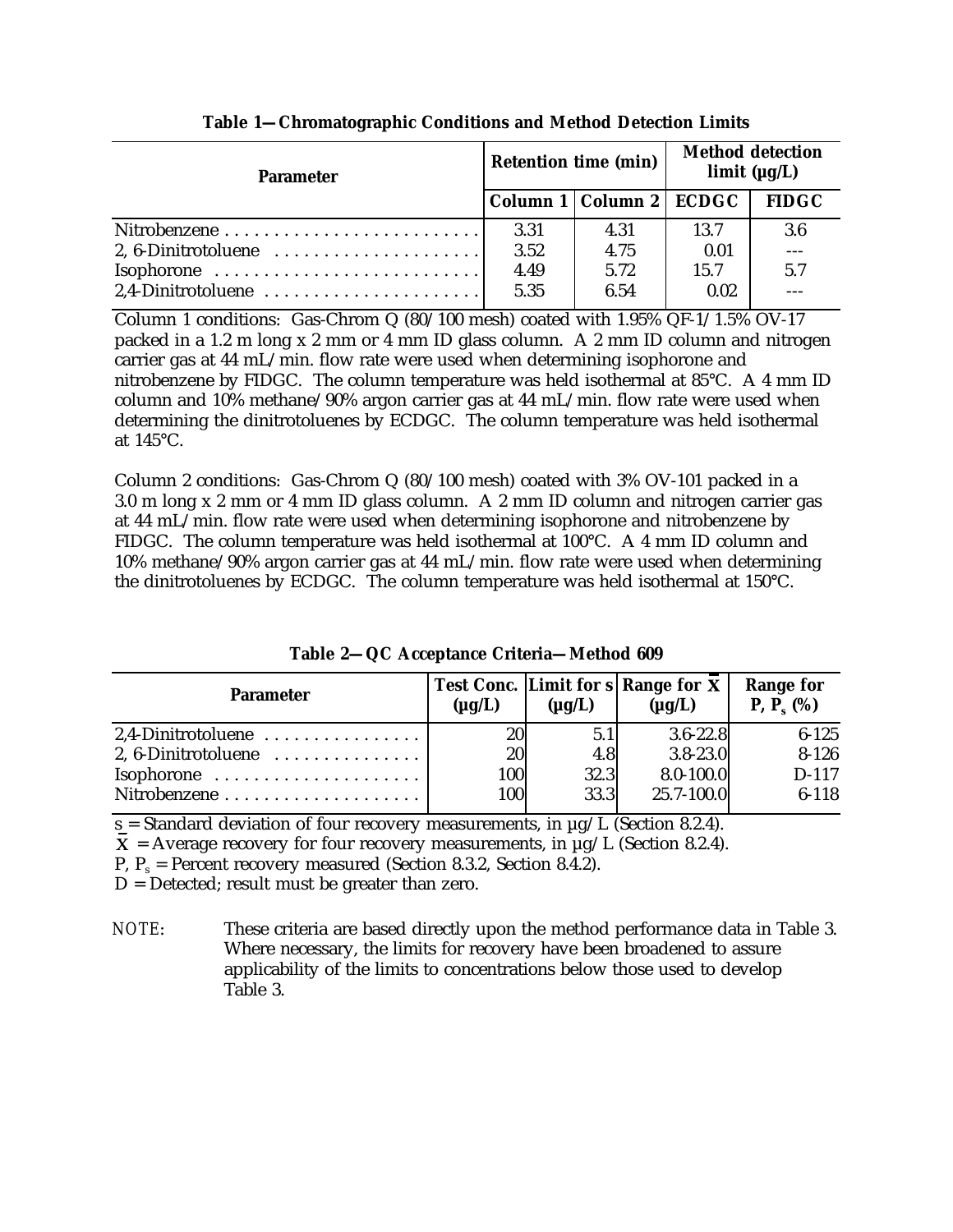| <b>Parameter</b>                                          | Accuracy, as<br>recovery, X'<br>$(\mu g/L)$ | Single analyst<br>precision, $s_r$ '<br>$(\mu g/L)$ | Overall<br>precision, S'<br>$(\mu g/L)$ |
|-----------------------------------------------------------|---------------------------------------------|-----------------------------------------------------|-----------------------------------------|
| 2.4-Dinitrotoluene                                        | $0.65C+0.22$                                | $0.20X + 0.08$                                      | $0.37 X - 0.07$                         |
| 2, 6-Dinitrotoluene $\dots\dots\dots\dots\dots\dots\dots$ | $0.66C + 0.20$                              | $0.19X + 0.06$                                      | $0.36 X - 0.00$                         |
| $Isophorone$                                              | $0.49C + 2.93$                              | $0.28X + 2.77$                                      | $0.46X + 0.31$                          |
|                                                           | $0.60C + 2.00$                              | $0.25X + 2.53$                                      | $0.37 X - 0.78$                         |

**Table 3—Method Accuracy and Precision as Functions of Concentration—Method 609**

 $X'$  = Expected recovery for one or more measurements of a sample containing a concentration of C, in  $\mu$ g/L.

sr*'* = Expected single analyst standard deviation of measurements at an average concentration found of  $\overline{X}$ , in  $\mu$ g/L.

S' = Expected interlaboratory standard deviation of measurements at an average concentration found of  $\overline{X}$ , in  $\mu$ g/L.

 $C = True$  value for the concentration, in  $\mu$ g/L.

 $\overline{X}$  = Average recovery found for measurements of samples containing a concentration of C, in  $\mu$ g/L.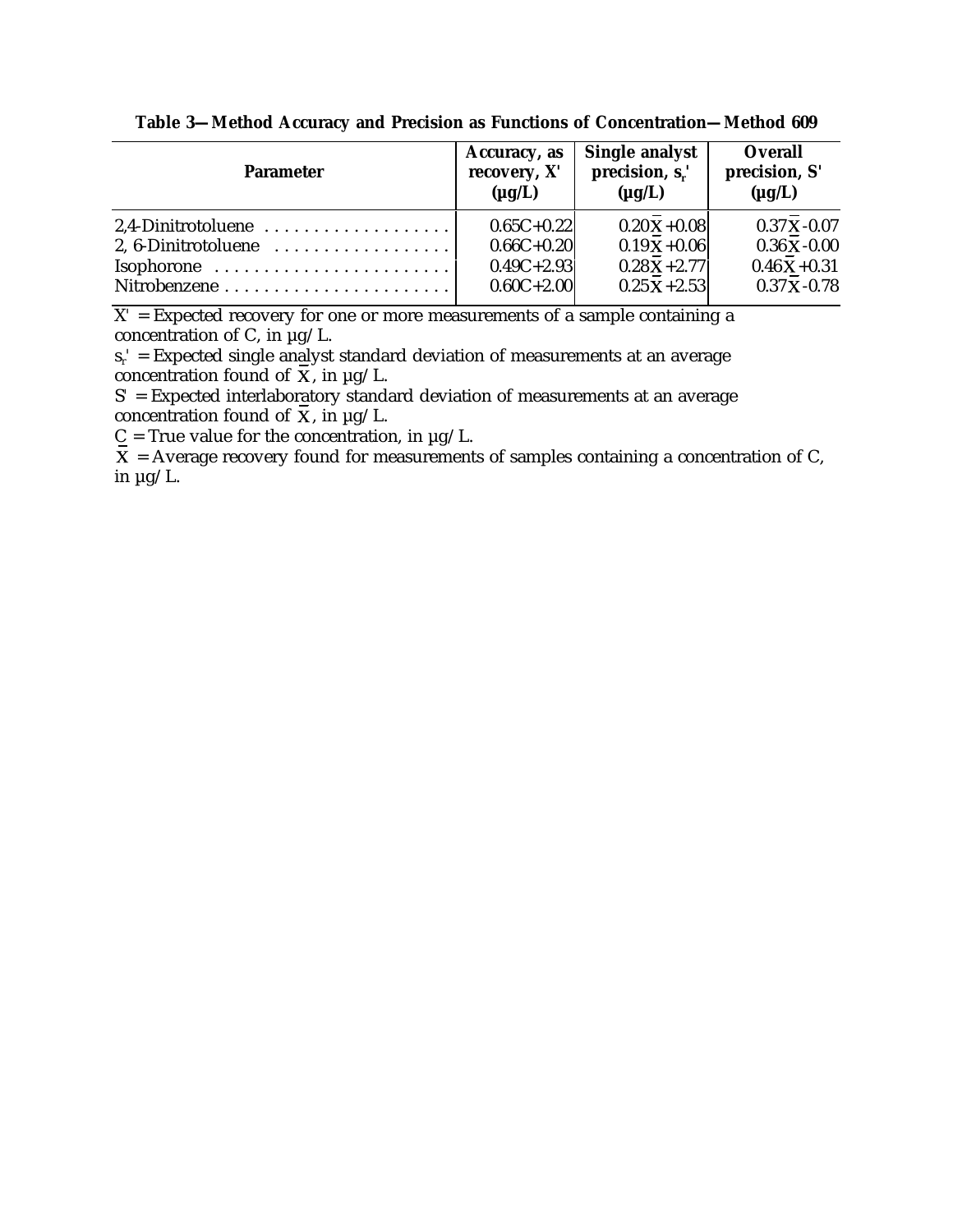